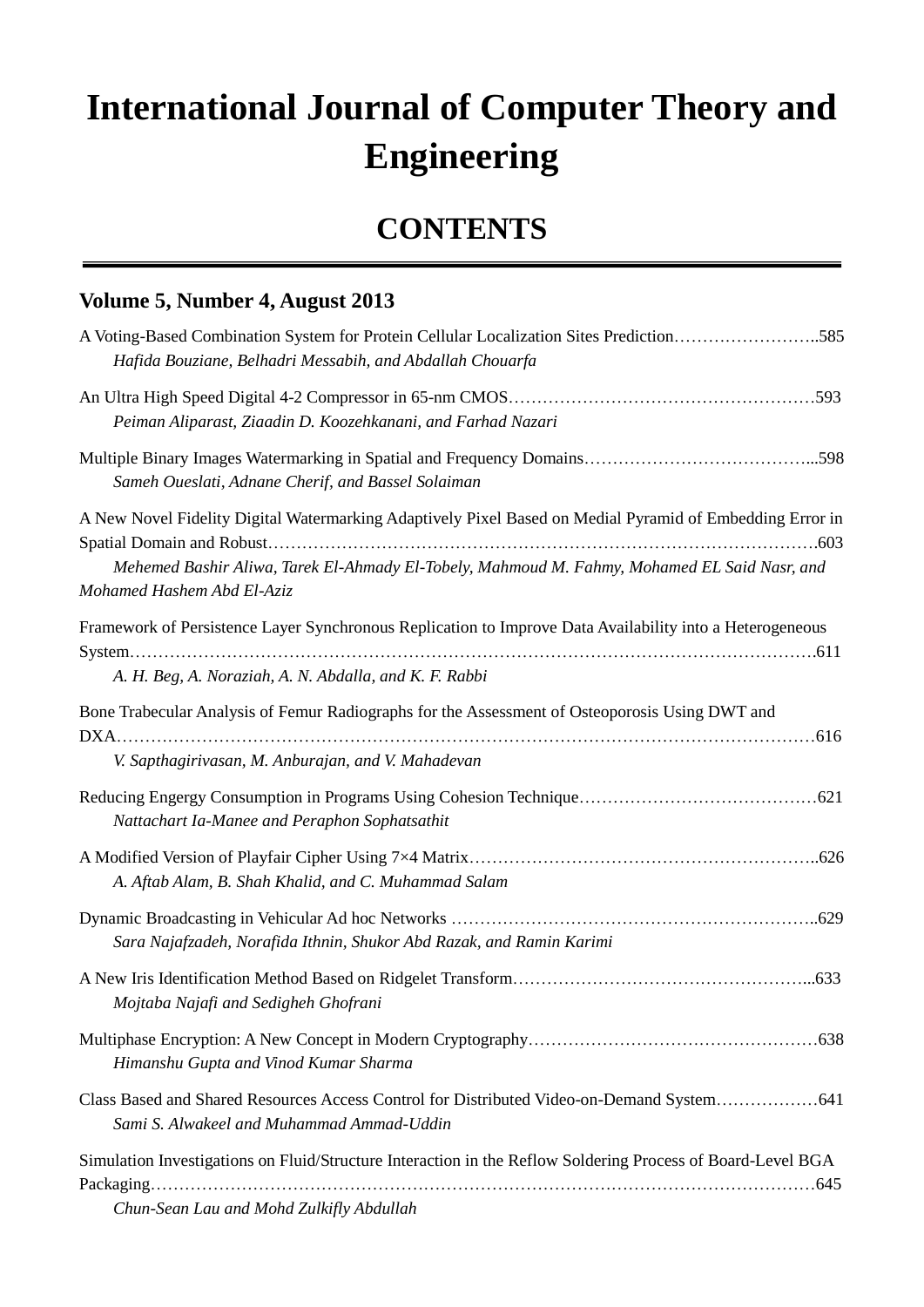| Pradeep Chaudhari, Ravindra Dingankar, and Roshan Chaudhari                                                                                                                   |  |
|-------------------------------------------------------------------------------------------------------------------------------------------------------------------------------|--|
| A Combined Genetic Algorithm and Conway's Game of Life for Printed Lanna Character Recognition653<br>Krisda Khankasikam                                                       |  |
| Heng Yu Ping, Lili Nurliyana Abdullah, Puteri Suhaiza Sulaiman, and Alfian Abdul Halin                                                                                        |  |
| M. A. Abas and R. Abdul-Rahman                                                                                                                                                |  |
| Development and Qualitative Analysis of a New Circuit Model of Two-Stage Small-Signal Sziklai Pair<br>SachchidaNand Shukla and Susmrita Srivastava                            |  |
| Computer Simulation with TOPSIS Approach for Improvement Solutions Ranking: A Case Study673<br>Low Shye-Nee, Shahrul Kamaruddin, and Ishak Abd Azid                           |  |
| <b>Esra Aleisa and Mehmet Savsar</b>                                                                                                                                          |  |
| Charles Mutigwe, Johnson Kinyua, and Farhad Aghdasi                                                                                                                           |  |
| Proposal of a Network-Based Minority Game Model with Observation and Modification Processes690<br>Keita Nishimoto, Ivan Tanev, and Katsunori Shimohara                        |  |
| Clyde Meli                                                                                                                                                                    |  |
| Evaluations of the New Synchronization Method for the Parallel Simulations of Wireless Networks698<br>Sławomir Nowak, Agnieszka Debudaj-Grabysz, and Mateusz Nowak            |  |
| New Assembling-Disassembling Technology Using Electromagnetically Active Adhesives-Dielectric<br>Vasilica Alina Neamtu, Ramona Burlacu, Cristina Bratescu, and Stefan Ursache |  |
| Time-Delay Compensation in Environment Construction Using Laser Range Finder707<br>Hany Nasry, Chunlan Ye, Jianwei Gong, and Huiyan Chen                                      |  |
| A Study of Testing Tools for the Fatigue Caused by the Stereoscopic Video Considering Temporal and Spatial<br>Gil Ja So, Sang Hyun Kim, and Jeong Yeop Kim                    |  |
| Jeong-Yeop Kim, Sang-Hyun Kim, and Gil-Ja So                                                                                                                                  |  |
| A. El Boukili                                                                                                                                                                 |  |
| Simulation of Future Land Use/Cover Changes in Zanjan City, Iran Based on the CA-Markov Model and the<br>P. Jalerajabi and R. Ahmadian                                        |  |